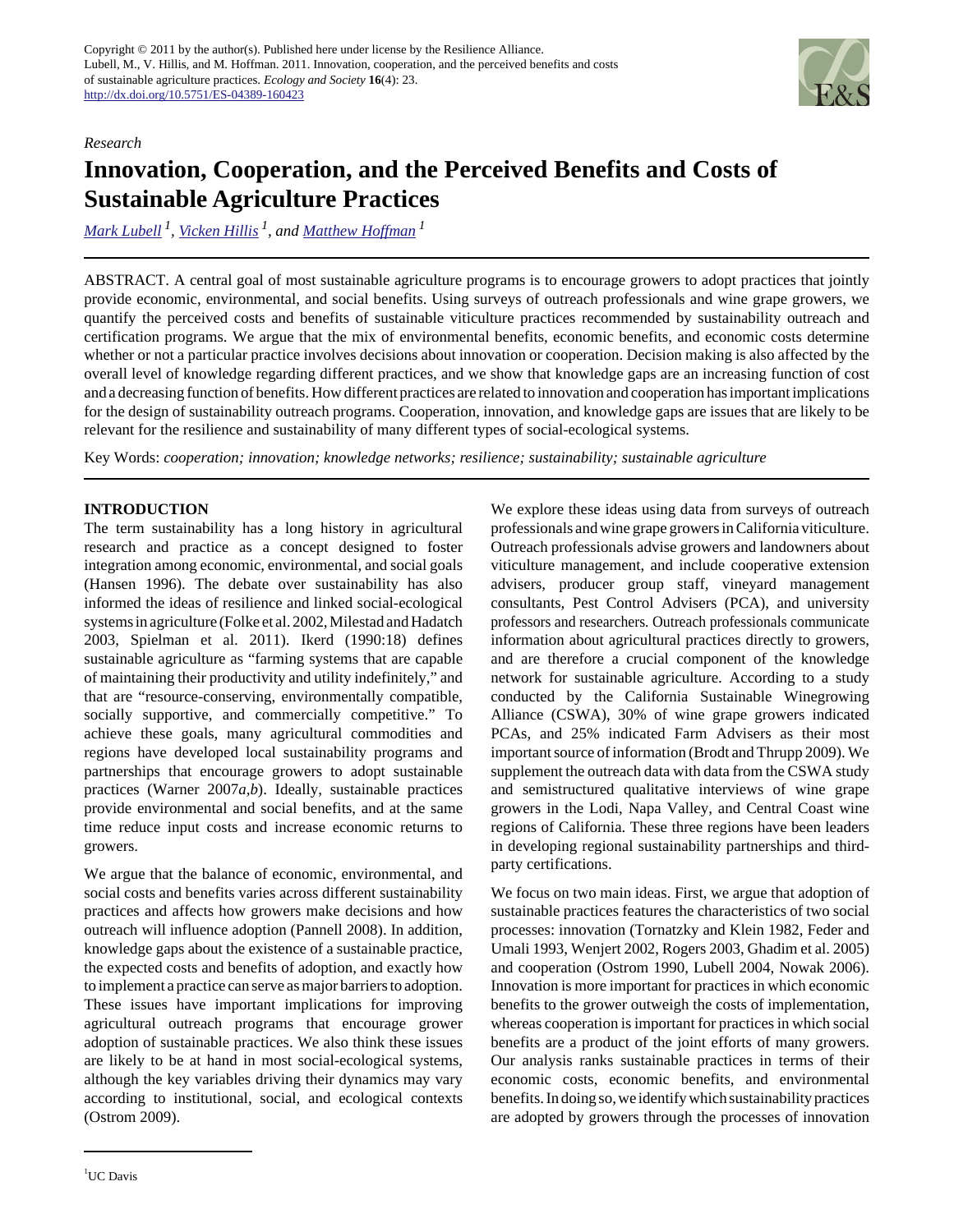or cooperation. We make recommendations about the types of outreach and education programs that will be most effective for encouraging both types of practices.

Second, we argue that the way growers learn and process information tends to preserve knowledge gaps about sustainable practices that are barriers to practice adoption. Knowledge gaps occur when there is a difference between the knowledge stored in the minds of growers and the objective facts about the existence, effectiveness, and implementation of a particular practice. Reducing knowledge gaps is a research priority because they can be significant barriers to practice adoption and the development of sustainable agriculture systems (Reganold et al. 2011). We propose an agricultural knowledge network framework that hypothesizes, because of the learning strategies and networks among viticulture decision makers, knowledge gaps will be more prevalent for practices with high costs and low benefits.

Sustainable viticulture is an excellent system for studying these issues for a number of reasons. In 2009, a total of 531,000 acres of wine grapes were planted in California (USDA 2009*a*), and the state's growers grossed about \$2.3 billion (calculated from USDA 2009*b*). Concurrent with this important economic activity there is conflict on environmental issues including nonpoint source pollution from pesticides (Epstein and Bassein 2003) and nutrients (Ahearn et al. 2005), water use for frost protection and irrigation (see [National Oc](http://www.waterboards.ca.gov/waterrights/water_issues/programs/hearings/russian_river_frost/docs/noaa_request_letter.pdf) [eanic and Atmospheric Administration letter](http://www.waterboards.ca.gov/waterrights/water_issues/programs/hearings/russian_river_frost/docs/noaa_request_letter.pdf)), and loss of agricultural land to urban development (Espeljel et al. 1999, Merenlender et al. 2005).

At the same time, sustainability programs in the viticulture sector have developed quickly relative to other commodities (Warner 2007*b*). The importance of geographic and quality branding in wine marketing (Lapsley 1996) coupled with the recent increase in wine eco-labeling has opened the door to linking the ecological, social, and economic benefits of sustainability practices with consumer preferences (Warner 2007*a,b*). There are several regional programs in California with a fairly long history; among the most recognized are those associated with the Lodi Winegrape Commission, the Central Coast Vineyard Team, Napa Valley Grape Growers Association, and the California Sustainable Winegrowing Alliance. Most programs began with integrated pest management and evolved to become more systems-oriented 'whole-farm' programs, and most recently have developed third-party sustainability certification programs.

Initial studies suggest that these programs help move the viticulture sector toward sustainability goals including implementation of Integrated Pest Management (Klonsky et al. 1998), abating political tensions at the urban-rural interface, decreasing pesticide use, increasing wine grape prices (Broome and Warner 2008), and encouraging growers to adopt sustainable practices (Shaw et al. 2011). Although the longterm economic, environmental, and social benefits of sustainability programs remain to be seen, increasing grower participation and practice adoption are necessary first steps. How growers make decisions in light of the cost/benefits and existing knowledge about different practices is crucial to understanding the operation and effectiveness of these programs.

# **THEORETICAL PERSPECTIVES ON VITICULTURE DECISION-MAKING AND LEARNING**

There are two social processes that might affect agricultural decision making, depending on the relative economic and environmental costs and benefits of different agricultural practices. Which social process, i.e., innovation or cooperation, is most important has implications for the design of outreach and education programs. We also propose a knowledge-system model that explains the persistence of knowledge gaps regarding sustainable practices, which are a major barrier to adoption.

#### **Innovation, cooperation, and practice adoption**

Two different social processes affect the adoption of sustainable practices in viticulture and other agricultural commodities. Best known is the "diffusion of innovation" model proposed by Rogers (2003) and applied to hundreds of agricultural decision making studies (Prokopy et al. 2008). Rogers (2003:12) defines an innovation as "an idea, practice, or object that is perceived as new by an individual or other unit of adoption." The practices recommended by sustainability programs can be conceptualized as innovations because they generally promote vineyard management techniques not previously used by a particular grower.

The traditional diffusion model assumes that innovations will directly benefit the individual making the decision, what economists call private benefits. The individual learns about the innovation through a social network or other communication channel, and then adopts the practice if the private benefits outweigh costs. The private benefits assumption made the diffusion model particularly powerful for explaining the adoption of new agricultural technology during the Green Revolution, when farmers worldwide were learning about new production techniques that greatly increased yields (Feder et al. 1985).

However, from the standpoint of sustainability, it is important to consider the public costs and benefits of sustainability practices (Wenjert 2002). Public costs and benefits accrue to other people, not just the individual adopter. Sustainability partnerships encourage growers to adopt practices that provide environmental, economic, and social benefits to their broader communities. Public benefits create collective action problems because growers have incentives to free ride on the efforts of others (Ostrom 1990, Lubell 2004, Lubell and Fulton 2008). If everybody free rides, then the public benefits are not provided leaving everybody worse off than full cooperation.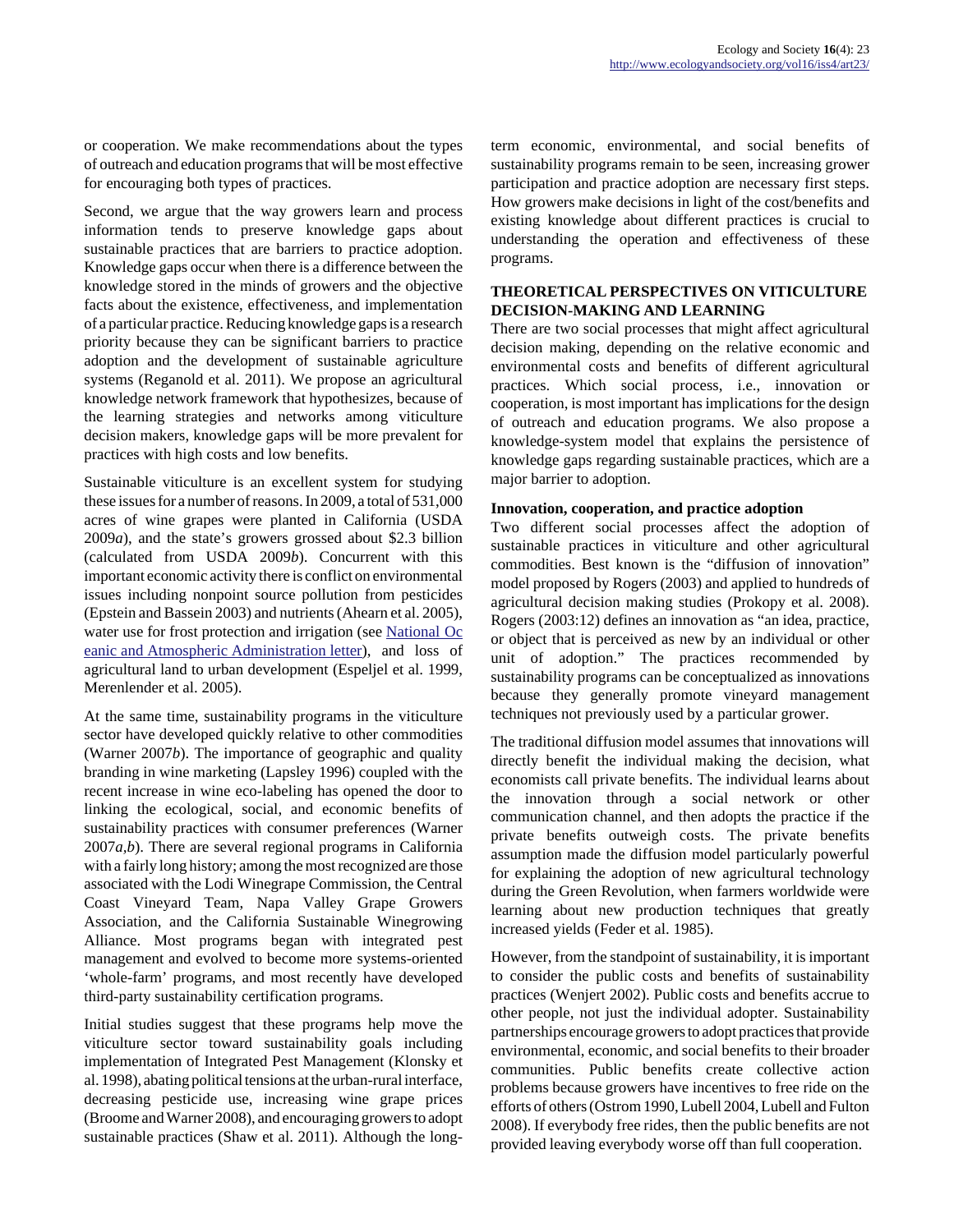| Table 1. Classification framework for viticulture practices. |  |  |  |
|--------------------------------------------------------------|--|--|--|
|--------------------------------------------------------------|--|--|--|

|                                                         | <b>Negative Net Economic Benefits</b>                                                                                                                                                                                                                                                                                                                                                                                      | Positive Net Economic Benefits                                                                                                                                                                                                                                                                                                                                                                                                                                                                                                                                                                                                                                                                                                                                                                                                                                                                                                               |
|---------------------------------------------------------|----------------------------------------------------------------------------------------------------------------------------------------------------------------------------------------------------------------------------------------------------------------------------------------------------------------------------------------------------------------------------------------------------------------------------|----------------------------------------------------------------------------------------------------------------------------------------------------------------------------------------------------------------------------------------------------------------------------------------------------------------------------------------------------------------------------------------------------------------------------------------------------------------------------------------------------------------------------------------------------------------------------------------------------------------------------------------------------------------------------------------------------------------------------------------------------------------------------------------------------------------------------------------------------------------------------------------------------------------------------------------------|
| <b>Positive Net</b><br>Environmental<br><b>Benefits</b> | <b>Cooperation Practices (High-priority)</b><br>Use of vegetative filter strips (WS)<br>Written erosion control plan (WS)<br>Diversion structures for water flows (WS)<br>Written company sustainability plan (B)<br>Pheromones for pest mating disruption (P)<br>Use of alternative fuels (A)<br>Use only contact herbicides (W)                                                                                          | <b>Innovation Practices (High-Priority)</b><br>Computer disease forecasting models (D)<br>Visual observations to irrigate (WS)<br>Spot spraying (P)<br>Reduced pesticide applications (P)<br>ET-based methods to irrigate (WS)<br>Shielded sprayer to minimize drift (W)<br>Irrigation management for disease (D)<br>Owl boxes/bird perches (P)<br>Need-based spraying for weeds (W)<br>Narrowing width of treated strip (W)<br>Reduced herbicide applications (W)<br>Pruning to reduce disease (D)<br>Written monitoring for pests (P)<br>Dust reduction with cover crops (P)<br>Regulated deficit irrigation (WS)<br>Monitor/record total energy (A)<br>Cover crops as refuge for beneficials (P)<br>Soil tests for nutrient content, etc. (WS)<br>Written monitoring of beneficials (P)<br>Dust reduction on roads (P)<br>Management for vine balance (V)<br>Measure soil moisture to track water (WS)<br>Measure plant water stress (WS) |
| <b>Negative Net</b><br>Environmental<br><b>Benefits</b> | <b>Cooperation Practices (Low-priority)</b><br>Use of alternative electricity (A)<br>Use of compost $(V)$<br>Not burning disposed vines (V)<br>Third-party certification (B)<br>Releasing beneficials (P)<br>Mapping for soil water-holding capacity (WS)<br>Remove infected vines (D)<br>Remove diseases wood/fruit (D)<br>Monitor/record canopy microclimate (V)<br>Mechanical weed management (W)<br>Leaf pulling $(D)$ | <b>Innovation Practices (Low-Priority)</b><br>Mechanical viticulture activities (V)<br>Written succession plan (B)<br>Written human resource plan (B)                                                                                                                                                                                                                                                                                                                                                                                                                                                                                                                                                                                                                                                                                                                                                                                        |

Note: Pest Management (P), Disease Management (D), Weed Management (W), Water/Soil Management (WS), Vine Management (V), Alternative Energy (A), Business Management (B). Practices are sorted within each table cell in decreasing order of net environmental benefits. For example, computer disease forecasting models are perceived to have the highest net environmental benefit among high-priority innovation practices. This ordering corresponds to the quantitative results in Figure 2.

In this research we use surveys of outreach professionals to characterize 44 different vineyard management practices in terms of their private costs, private economic benefits, and public environmental benefits. The relevant practices were identified with the help of an advisory team of viticulture outreach professionals and growers in our study regions, and divided into the broad categories of pest management, disease management, weed management, water and soil management, vine management, alternative energy, and business management. The practices are representative of those included in California's leading sustainable viticulture workbooks (Ohmart and Matthiasson 2000, Dlott et al. 2006, CCVT 2011).

Table 1 lists the different practices and previews our findings about their relative private economic benefits, public environmental benefits, and economic costs. We classify practices in which private economic benefits outweigh economic costs as innovation practices, whereby decision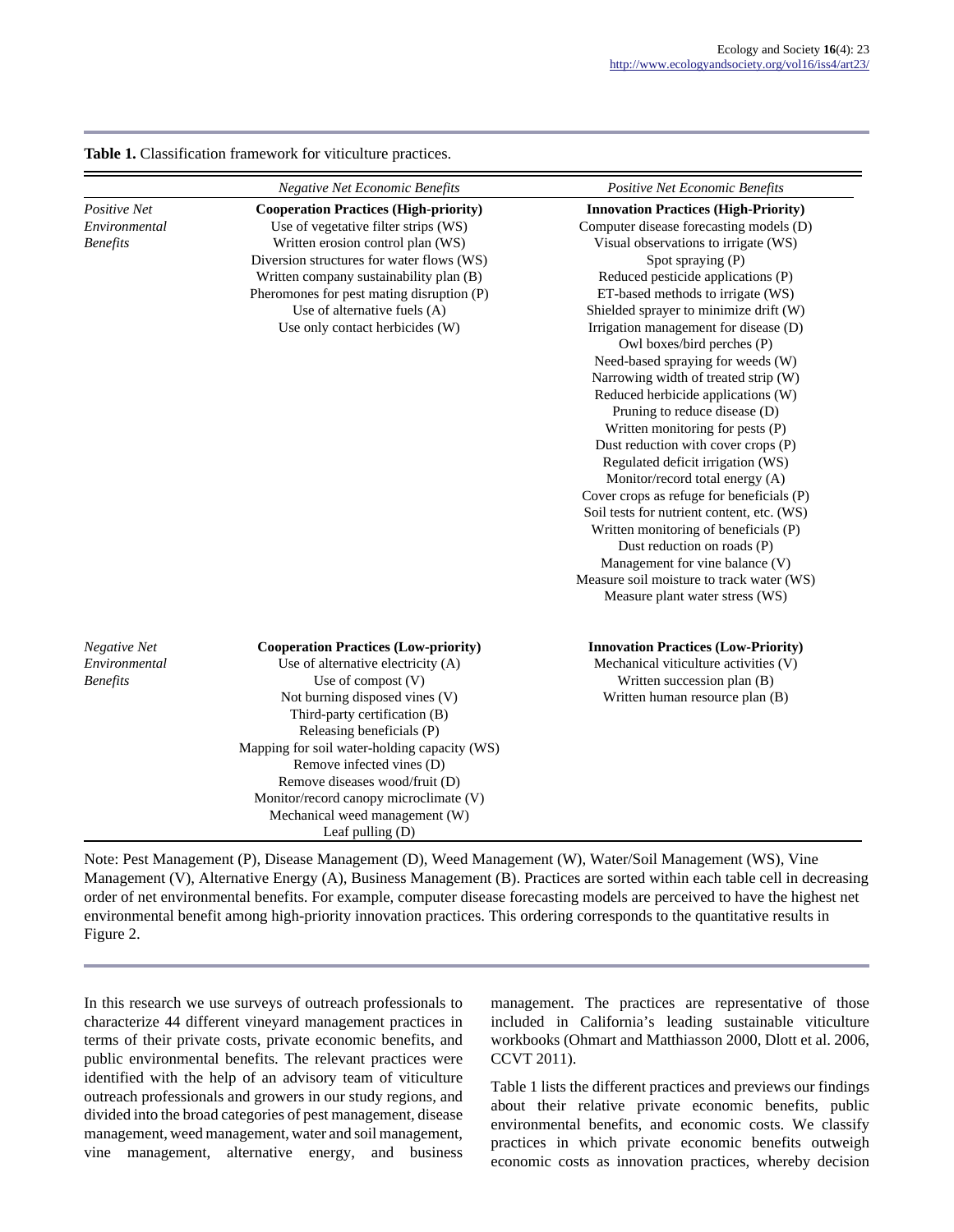making should follow the diffusion of innovation model. Practices in which economic costs outweigh benefits are cooperation practices, whereby the realization of environmental benefits requires collective action among growers and free riding incentives are strong. Of particular importance for sustainability are high priority practices, which feature substantial environmental benefits. Although high priority innovation practices such as cover crops are likely to be adopted because they benefit growers, high priority cooperation practices such as water runoff and erosion control practices require collective action. Low priority practices, on the other hand, may have costs that outweigh any environmental benefits. How practices are classified in terms of innovation or cooperation has important applied implications for outreach and education, which are discussed in the conclusion.

#### **The challenge of knowledge gaps**

Knowledge gaps occur when there is a difference between the knowledge stored in the minds of growers and other agricultural stakeholders, and objective facts about the existence of the practice, estimates about the costs/benefits of a practice, and procedural knowledge about on-the-ground implementation. To analyze the origins and consequences of knowledge gaps, we propose a knowledge network framework that recognizes how growers are embedded in social relationships with a range of actors including other growers, consultants, Cooperative Extension, producer groups, local nonprofit organizations, and other stakeholders who communicate about agricultural practices and other issues. Although sustainability is mostly focused on implementation of practices by growers, the knowledge and learning about practices is distributed throughout the knowledge network.

At any given time, actors have different levels of knowledge about the existence, performance, and implementation of agricultural practices. Incentives to learn about a practice depend on actors' initial evaluation of costs and benefits. If the initial evaluation of benefits is high, there is incentive to gather more information. Conversely, increasing estimates of initial costs create disincentives to learn about a new practice. These learning incentives will lead to greater levels of knowledge about practices with high benefit-cost ratios and lower levels of knowledge about practices with low benefitcost ratios.

Once an actor decides to put effort into learning about a practice, they select from among a wide range of possible learning strategies. For example, growers may experiment with a practice on their farm or a portion of their farm and observe how the practice affects the economic, environmental, and social goals with which they are concerned. Outreach professionals might conduct scientific field research or consult technical literature to evaluate practices. However, individual learning can be costly if the effects are difficult to observe,

can only be learned after many seasons, or risk major economic damage if they fail. Thus, actors rely heavily on a range of different social learning strategies and the nature of social learning in a community can heavily affect the distribution of knowledge and spread of innovations (Henrich 2001). For example, some growers may use a conformist strategy whereby they only adopt a practice after the majority of other growers in their social networks also adopt the practice, or they may use a prestige-bias strategy whereby they adopt the practices of large or successful growers or recognized scientific experts in the system.

The knowledge network framework comes full circle by describing how actors cognitively process the information accessed from the knowledge network. Behavioral economists have demonstrated that decisions are subject to loss aversion and status quo bias (Kahneman et al. 1991). Loss aversion means that decision makers weight the disutility from a cost more heavily than the utility of an equal size benefit; they will typically discount expected benefits and inflate expected costs. In the context of agricultural decisions, the current set of practices constitutes the status quo whereas new practices offer the prospects of different benefits and costs. Loss aversion predicts that people will typically discount potential gains from a new technology while overestimating costs. These biases become even stronger in the face of uncertainty, and lead to a preference for maintaining the status quo set of viticulture practices.

In general, we argue that the feedbacks among knowledge, learning, and information availability will create knowledge gaps throughout the network that may reduce the rate of practice adoption among growers. Our survey targets outreach professionals as key actors in the viticulture knowledge network, and measures knowledge gaps using the frequency of "don't know" answers to questions about specific sustainable viticulture practices. The knowledge network framework predicts that practices with low benefits and high costs will experience the largest knowledge gaps because of low learning incentives combined with loss aversion. Conversely, knowledge gaps will be lower for practices with high benefits and low costs.

# **METHODS**

We use three sources of data to investigate the costs and benefits of sustainable practices and the role of knowledge gaps. First, we conducted a statewide Internet survey of viticulture outreach professionals that targeted university researchers, Cooperative Extension agents, producer group staff, and vineyard management consultants. The outreach survey collected 120 respondents with an overall response rate of 43%. Table 2 reports the distribution of outreach respondents by geography and job type. The geographic categories are based on the regions identified by the California Association of Winegrape Growers via their affiliated online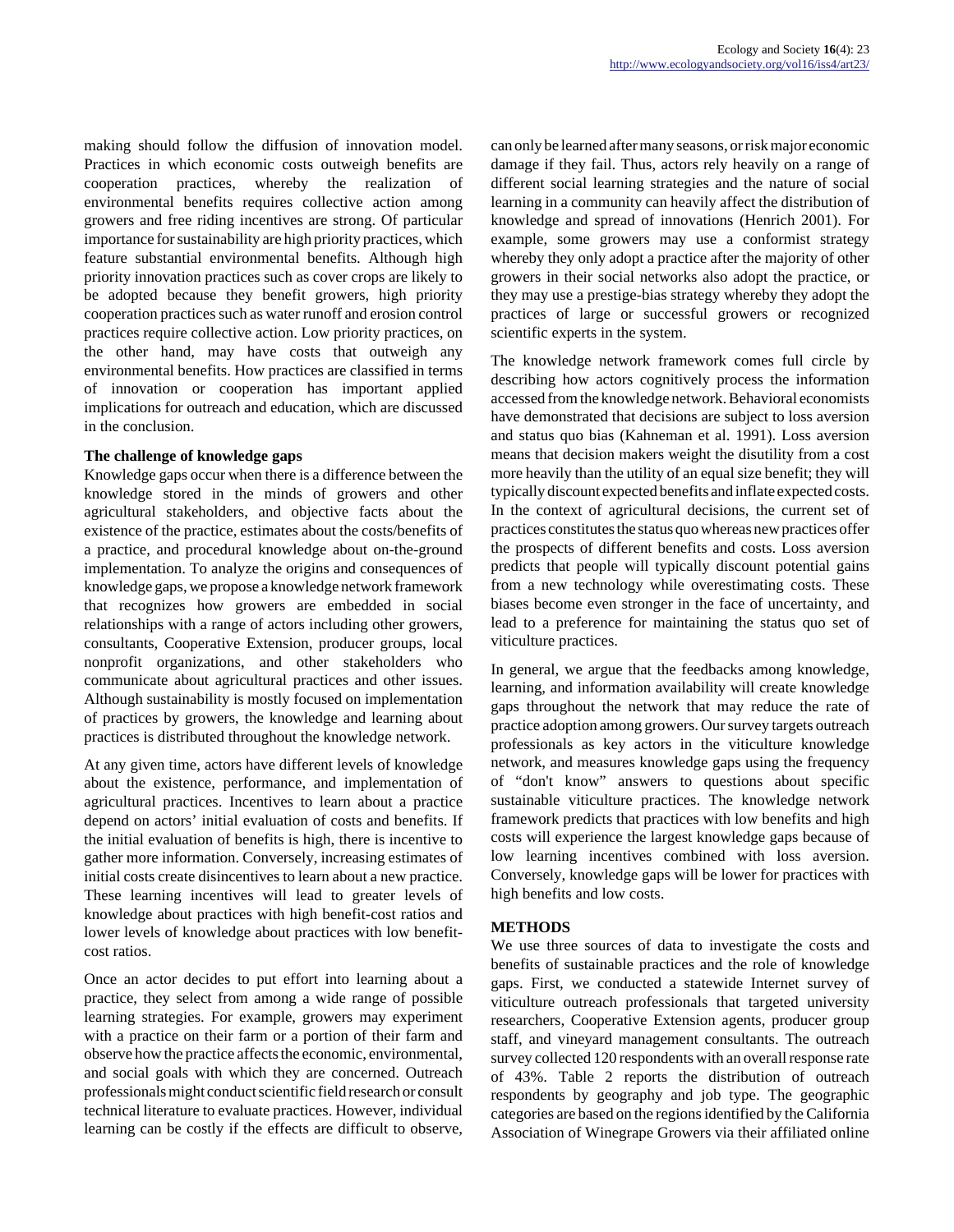information source ([california-vineyards.com/wine-regions/](http://california-vineyards.com/wine-regions/) ). The respondents are concentrated in the primary wine grape growing regions of California, although the Central Coast is slightly underrepresented. The respondents reflect the broad range of professions involved with the viticulture knowledge network, with a concentration of vineyard management consultants with direct on-the-ground management experience. Vineyard management consultants are important boundary spanners because they often work directly with both growers and other types of outreach professionals, and many of them are growers themselves.

|                      | Number    |                       | Number      |
|----------------------|-----------|-----------------------|-------------|
| Region               | Responded | Job Type              | Responded   |
|                      | (Percent  |                       | (Percent of |
|                      | of total) |                       | total)      |
| <b>North Coast</b>   | 48 (40%)  | Vineyard Manager/     | 65 (54%)    |
| (including)          |           | Consultant            |             |
| Napa/                |           | (including PCAs and   |             |
| Sonoma)              |           | "sustainability"      |             |
|                      |           | consultants)          |             |
| Sacramento           | 24 (20%)  | Viticulture Producer  | 21 (18%)    |
| Valley               |           | Group Staff           |             |
| (including)          |           |                       |             |
| Lodi)                |           |                       |             |
| San Joaquin          | 17 (14%)  | Cooperative Extension | 15 (13%)    |
| Valley               |           |                       |             |
| <b>Central Coast</b> | 16 (13%)  | University            | 12 (10%)    |
| Foothills            | 5(4%)     | Government            | 3(3%)       |
| <b>South Coast</b>   | 4 (3%)    | Other                 | 2(2%)       |
| No answer            | 6(5%)     | No Answer             | 2(2%)       |
| Total                | 120       | Total                 | 120         |

**Table 2.** Number of responses by region and job type.

Second, we accessed data from a 2008 survey of 101 wine grape growers participating in the CSWA Sustainable Winegrowing Program (SWP; Brodt and Thrupp 2009). The SWP survey aimed to understand grower motivations and barriers to practice adoption, perceived impacts of the practices, and perceived effectiveness of the SWP.

Third, we conducted 16 in-person interviews of wine grape growers in Lodi, Napa Valley, and Central Coast winegrowing regions to ask their views about sustainability practices and programs. The semistructured interviews provided more detailed and nuanced data about how growers make decisions and their perceptions of practices; such qualitative ethnographic data provides important background for interpreting quantitative results.

#### **RESULTS: INNOVATION AND COOPERATION PRACTICES**

Outreach survey respondents ranked on 7-point Likert scales the effectiveness of 44 different viticulture management practices in terms of their economic costs, economic benefits, and environmental benefits.<sup>[1]</sup> Figure 1 reports the average perceived benefits and costs of the different categories of practices. Disease management practices are considered the most economically beneficial, whereas water management and energy practices are considered the most environmentally beneficial. Energy practices are also considered the most economically costly, in particular the high capital costs of developing alternative energy sources like solar. Vineyard management practices are also considered costly, especially using compost and disposal of removed vines without burning. Both economic and environmental benefits are perceived to outweigh costs for disease, water, pest, and weed management practices. However, there is variation within each category that can be seen when analyzing individual practices.

**Fig. 1.** Mean economic costs, economic benefits, and environmental costs for each category of practice.



Detailed analysis of individual practices can identify those practices most likely to be influenced by innovation processes, versus those most likely to require cooperation. Figure 2 quantitatively displays the net environmental and economic benefits of the practices shown in Table 1. Net environmental benefits are calculated as average perceived environmental benefits minus average perceived costs for each practice, and net economic benefits are calculated as average perceived economic benefits minus average perceived costs. The majority of practices (23 of 44, or 52%) are high priority innovation practices, which are perceived to have positive economic and environmental net benefits. These are some of the classic practices associated with integrated pest management and other earlier outreach and education programs, from which the broader sustainability programs have evolved. It is noteworthy that all of the water management practices classified as innovation are associated with irrigation, and directly affect input costs and vine health. Low priority innovation practices that do not have as many environmental benefits include mechanical methods of viticulture management, but also some of the newer business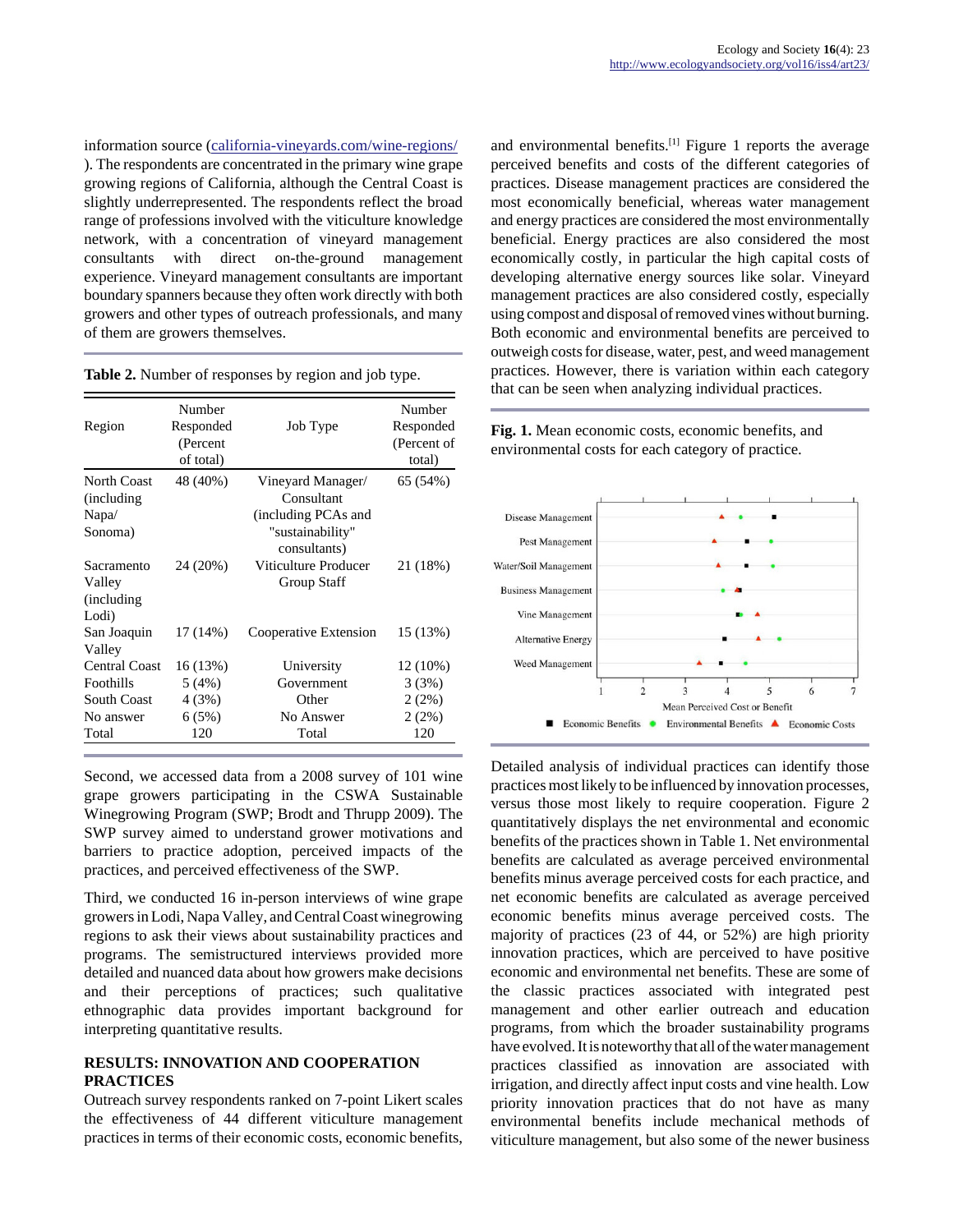management practices that are not traditionally considered in agricultural management.

**Fig. 2.** Categorization of practices by net benefits.



High priority cooperation practices are defined as those for which environmental benefits outweigh economic costs, but also whereby economic costs are higher than economic benefits. Collective action is therefore necessary to realize the environmental benefits. Relative to innovation practices, there are only seven high priority cooperation practices that are perceived to have large enough environmental benefits to justify collective action.

Interestingly, the top three cooperation practices are associated with water management and erosion, which essentially control materials that are moving off the fields and therefore may have little direct return for the vineyard. Although irrigation practices are viewed as an innovation linked to inputs and vine productivity, controlling runoff is a classic negative externality that requires cooperation among growers to solve regional water quality problems. The use of contact/ postemergent herbicides instead of pre-emergent herbicides for weed management is similar to controlling erosion and runoff, because pre-emergent herbicides are potentially harmful to water quality (Tourte et al. 2008). However, there is debate as to whether solely using postemergent herbicides is more costly and less effective for overall weed control.

Alternative fuels and sustainability plans are two relatively new sustainable practices, which are not perceived to have large economic benefits. Switching to alternative fuels often requires substantial capital investment, and sustainability plans add social and environmental issues to basic economic management. Using pheromones to disrupt pest mating is interesting because the economic benefits and costs are perceived as nearly equal; if the economic benefits were slightly higher it would be classified as an innovation practice. However as will be seen later, this practice also has one of the highest levels of knowledge gaps, which reduces our confidences in classifying it as an innovation or cooperation practice. We argue that such knowledge gaps also translate into increased decision making costs in the field.

Low priority cooperation practices form the second largest category, whereby both net environmental and economic benefits are negative. Although these practices might deserve less initial investment, we do not intend the results to be interpreted as justifying removing these practices permanently from consideration. Given that our measure of economic costs is linked to both environmental and economic benefits, it is possible that the aggregate environmental benefits of the low priority cooperation practices would outweigh the portion of the costs that are used to produce those benefits. Furthermore, environmental benefits are difficult to quantify and our outreach respondents report considerable knowledge gaps about these practices. Therefore, all of these categorizations must be considered as a first attempt, with much more research needed on specific quantification of costs and benefits. Such research would also provide a further tool for validation of the subjective estimates presented here.

# **RESULTS: CONNECTING OUTREACH PERCEPTIONS TO GROWER BEHAVIOR**

Combining data from the outreach survey with the survey of SWP growers allows us to analyze the connection between perceived costs and benefits and grower behavior and attitudes. For 14 of the practices included in the outreach survey, the SWP survey asked growers to identify the reason they adopted the practice, and the perceived impact of the practice. Adoption reasons included environmental concerns and improved production, and impacts included environmental benefits and increased yields. The 14 overlapping practices asked about in both surveys makes it possible to correlate the proportion of growers reporting different adoption reasons and impacts with the average perceived costs and benefits of practices reported by outreach respondents. Figure 3 displays these correlations for economic benefits (first panel) and environmental benefits (second panel).

For example, the outreach survey respondents rated alternative fuels (labeled on Fig. 3) as having the lowest economic benefits, with a mean score of 3.02 on the 1-7 scale. None of the SWP grower survey respondents, i.e., 0%, mentioned adopting alternative fuels to increase yields or perceived improved productivity. Conversely, the outreach respondents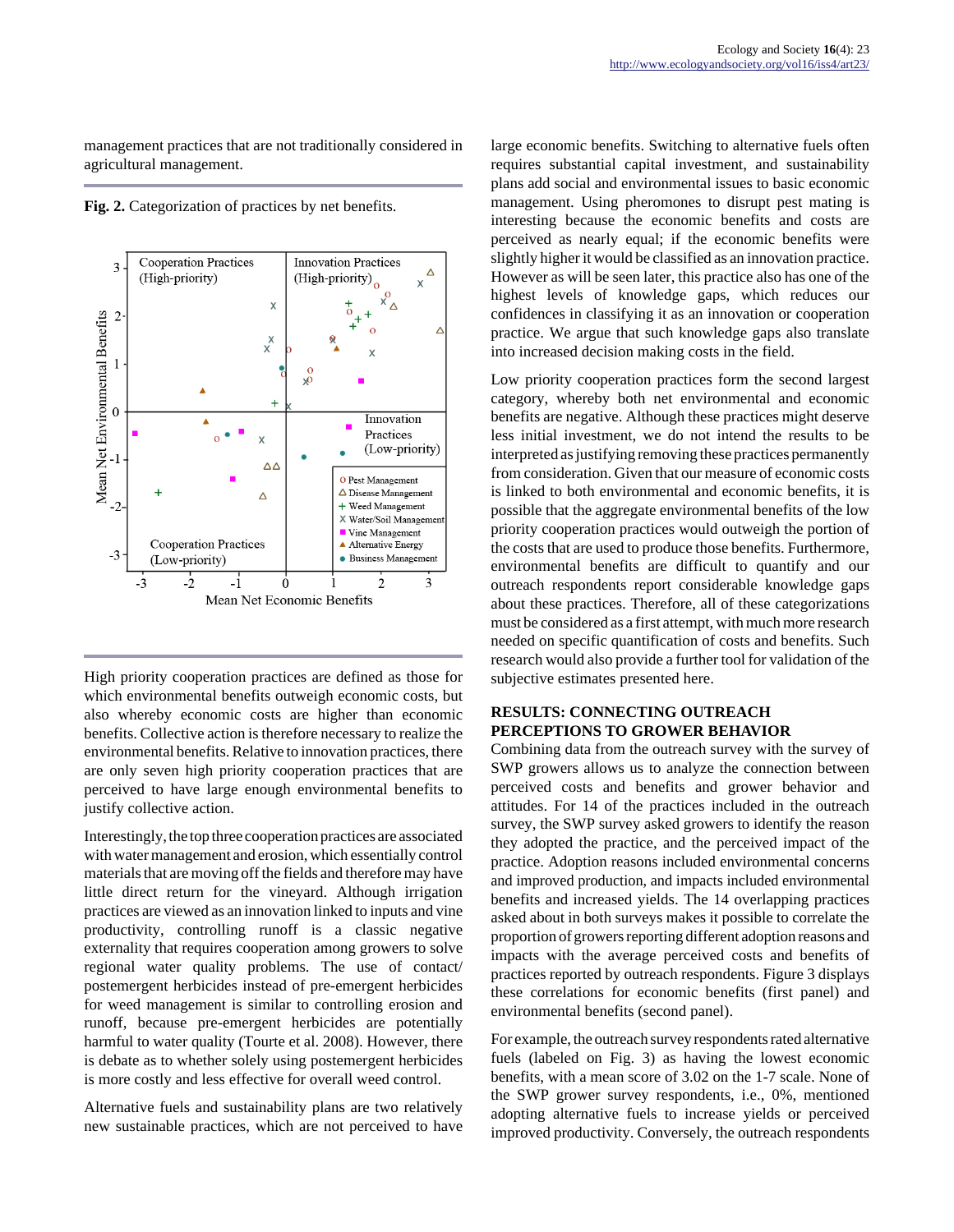

**Fig. 3.** Correlation between outreach professional and grower opinions.

rated leaf pulling for disease management and regular monitoring of pests as having the highest economic benefits with mean scores of 4.93 and 4.92, respectively. Leaf pulling and monitoring were mentioned as increasing productivity by 67% and 56% of SWP growers, respectively. Concurrently, increased yield was mentioned by 37% of SWP growers for leaf pulling and 40% for pest monitoring. Overall, the correlation between average economic benefits perceived by outreach respondents and the proportion of SWP growers who mention adopting the practice to increase yield is  $0.69$  (p  $<$ 0.05), and 0.68 ( $p < 0.05$ ) for the percentage of SWP growers who experience improved productivity. In general, more SWP respondents mentioned these 14 practices providing greater improvements in productivity than improving yields, which suggests these practices may have a larger effect on reducing input costs while providing a similar or slightly improved viticulture output.

A similar story holds for environmental benefits. The outreach respondents rated leaf pulling as having the lowest environmental benefits, with a mean score of 3.63. Only 27% of the SWP growers mentioned adopting leaf pulling for environmental reasons, and 37% mentioned observing environmental benefits. On the other hand, the outreach

respondents rated alternative electricity and vegetative buffer strips as having the highest environmental benefits with mean scores of 5.83 and 5.82, respectively. Among SWP respondents, 89% mentioned adopting vegetative buffer strips for environmental reasons and 81% mentioned adopting alternative electricity for environmental reasons; 86% observed environmental benefits from vegetative buffer strips and 67% from alternative electricity. The correlation between the average environmental benefits perceived by outreach respondents and the percentage SWP growers who adopt for environmental reasons is 0.66 ( $p < 0.05$ ), and 0.70 ( $p < 0.05$ ) for the percentage of SWP growers who experience environmental benefits. Although not reported in the figures, there is also a significant positive correlation  $(0.67, p < 0.05)$ between outreach respondents of perceived economic costs and the percentage of SWP growers who mention that the practice increases costs.

The above analyses strongly support the validity of our perceived cost/benefit measures being directly related to grower decision making and perceptions of outcomes. It also highlights the fundamentally economic nature of viticulture management, in which growers are constantly balancing the costs and benefits of different decisions. One of the very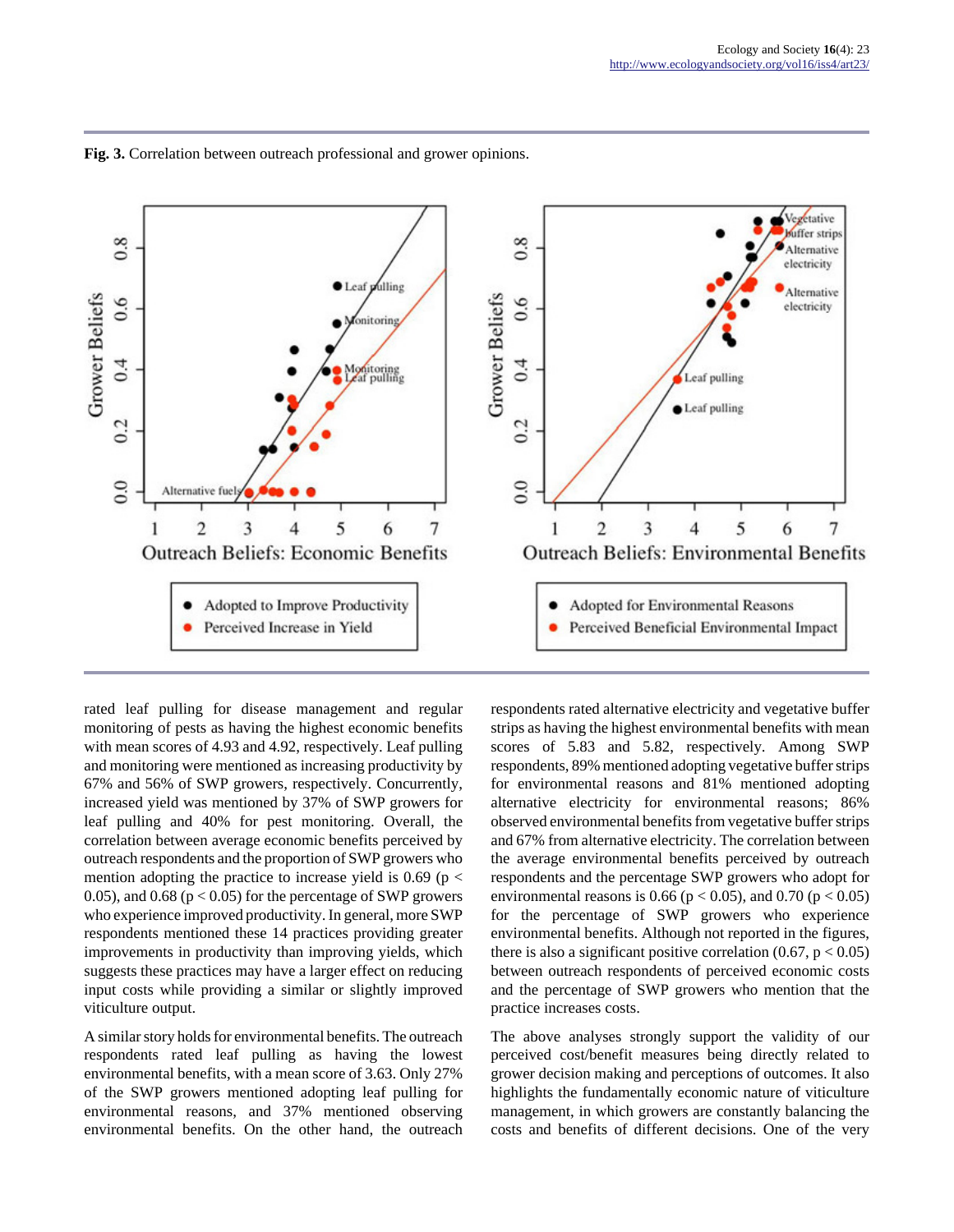

**Fig. 4.** Proportion of "don't know" responses for each question and category.



Note: Proportion "Don't know" calculated by summing up all "don't know" responses for each category of practices, and dividing by total number of responses in that category.

clearest findings from our interviews is that economics comes first in viticulture management; sustainability is not a relevant concept if the agricultural enterprise goes out of business. The environmental benefits of different practices must be balanced against the overall profitability of the business.

# **RESULTS: KNOWLEDGE GAPS AND PRACTICE ATTRIBUTES**

Outreach survey respondents were given the option of answering "don't know" when rating the costs/benefits of each practice. The proportion of respondents who answer "don't know" for each practice is one way to measure knowledge gaps. Figure 4 shows the average percentage of "don't know" responses for each category of practice measured on the outreach survey, for environmental benefits, economic benefits, and economic costs. The distribution of knowledge gaps represented has several interesting points. First, the largest knowledge gaps occur for environmental benefits in every case but alternative energy. Second, knowledge gaps appear to be lowest for practices with a long tradition in agriculture such as pest management, whereas newer practices related to alternative energy and business management still

have high levels of knowledge gaps. Third, disease and vineyard management are two practices for which the knowledge gaps about environmental benefits are particularly high relative to knowledge about economic factors. Both of these categories are long-standing aspects of viticulture management in terms of focusing on grape quality and vine health, but the environmental implications have only recently been investigated (Robertson and Swinton 2005, Schnepf and Cox 2007).

Figure 5 provides an initial test of some of the hypotheses of the knowledge gap framework by reporting scatterplots with the proportion of "don't know" responses on the vertical axis, and on the horizontal axis the average ratings of economic benefits/costs from among those outreach respondents who did provide an answer for each practice. The knowledge system framework predicts that knowledge gaps should be most prevalent for practices with higher perceived costs, which reduce learning incentives while at the same time risk aversion inflates cost estimates. Knowledge gaps about benefits are expected to be lower as benefits increase, because benefits provide an incentive to engage in learning. Figure 5 is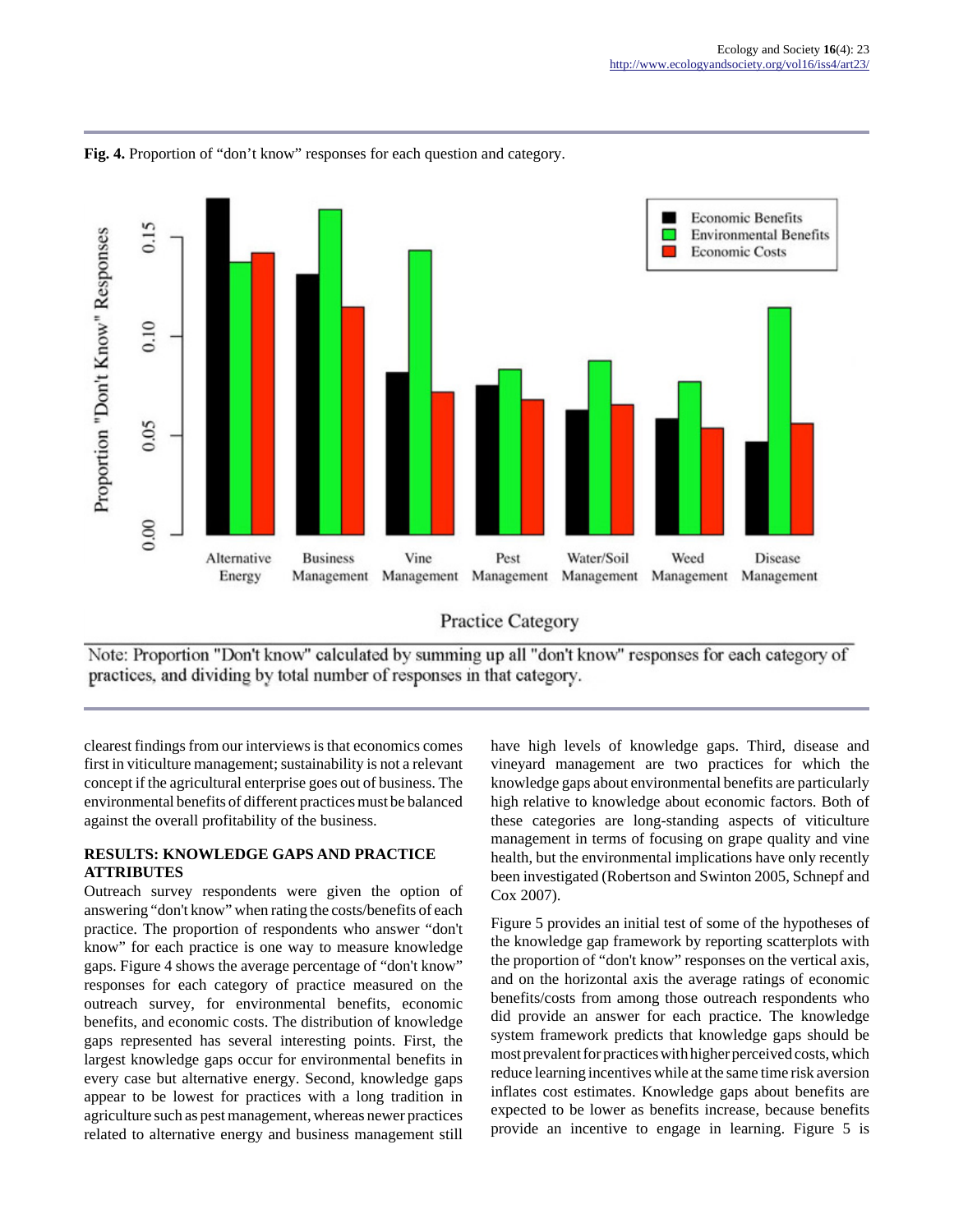**Fig. 5.** Knowledge gaps as a function of practice benefits and costs.



consistent with the expectation of the knowledge gap framework; respondents are less likely to answer "don't know" as benefits increase, but more likely as costs increase. The correlations between the percentage of "don't know" answers and economic costs is  $0.30$  ( $p < 0.06$ ); for economic benefits the correlation is -0.32 ( $p < 0.05$ ); and for environmental benefits the correlation is  $-0.42$  ( $p < 0.05$ ).

Although not shown on the graphs, there are even stronger positive correlations between average economic costs and proportion of "don't know" answers on the private economic

benefit questions ( $r = 0.40$ ;  $p < 0.05$ ), and the public benefit questions( $r = 0.33$ ,  $p < 0.03$ ). This suggests that knowledge gaps about costs create an even greater disincentive to learn about additional benefits of practices. There is also a small positive but insignificant correlation  $(r = 0.12)$ , not significant) between mean private benefits and proportion of "don't know" answers about environmental benefits. This is intriguing because it is consistent with a learning trade-off whereby actors are learning about private benefits at the expense of learning about environmental benefits.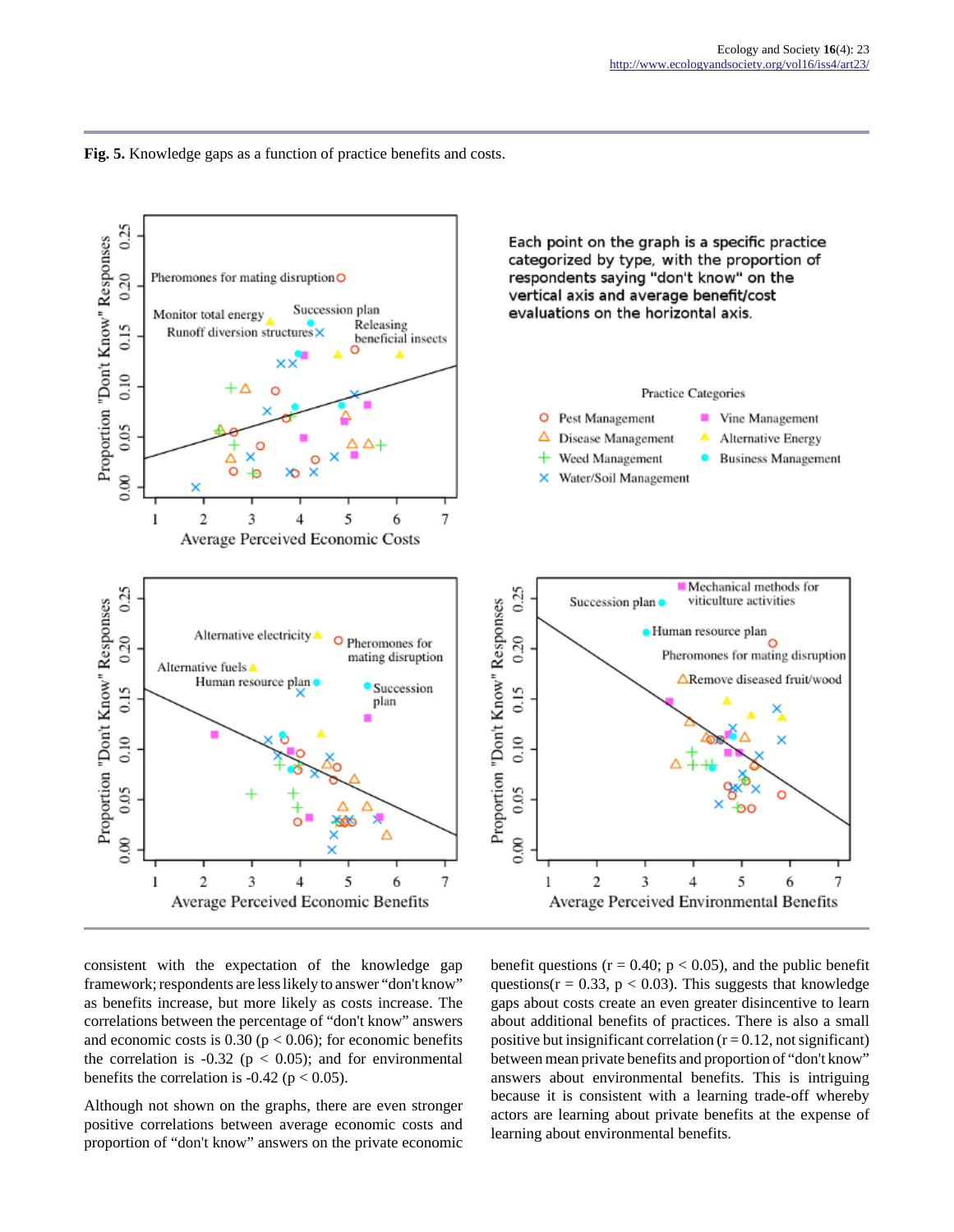Figure 5 also displays the top five practices in terms of "don't know" responses for each type of cost and benefit. These are specific practices that need more research and outreach communication within the knowledge system. Consistent with Figure 4, energy and business management practices such as alternative fuels, alternative energy, human resources planning, and succession planning have the largest knowledge gaps. Pheromone mating disruption also has a large knowledge gap, and this relatively new method of pest control requires additional agroecological research to understand whether innovation or cooperation factors will be the primary drivers of decision making.

Although these initial results are intriguing and consistent with expectations, the hypotheses derived from the knowledge system framework cannot be fully tested using cross-sectional data. The knowledge system framework is really a dynamic and process-based model, in which the elements of the system change over time. Fully testing and exploring the model requires tracking over time how growers and other actors engage learning strategies, how the learning strategies interact with the information environment, how communication flows across knowledge networks, and how information is subsequently processed back into the belief systems of individuals. For example, the research presented here does not directly measure what information growers are exposed to, or what learning strategies they are using. At this point, our main goal for the knowledge system framework is to provide some preliminary evidence that will stimulate further research.

# **CONCLUSION: IMPLICATIONS FOR AGRICULTURAL OUTREACH AND EDUCATION**

We argue that growers' incentives to adopt sustainable practices depend on the mix of economic costs, economic benefits, and environmental benefits provided by any given practice. The outreach survey identifies innovation practices that are cost-effective for most growers, and cooperation practices that require collective action on the part of growers throughout a community to effectively achieve sustainability goals. The strong correlation between the perceptions of the outreach professionals and the stated decision making considerations of growers corroborates the validity of the measurements. Of course, there is no guarantee that perceived effectiveness will reflect objective economic, environmental, and social outcomes of these practices, which in most cases are still subject to considerable knowledge gaps and require further agroecological and social science research.

Innovation practices are amenable to more traditional outreach methods whereby county extension agents or other experts deliver information about the existence of the practice, technical assistance with implementation, and discussions of the benefits to the growers. Once growers understand these practices are likely to provide private economic benefits in terms of reduced input costs or better agricultural outcomes, they will make the economic decisions to adopt them. However, the outreach community should prioritize those innovation practices with the largest environmental benefits to enhance the overall sustainability of the viticulture industry.

Cooperation practices promise environmental benefits, but only if a substantial number of growers adopt them and free riding incentives are avoided. These practices should be promoted using more community-based and participatory strategies, in which growers come together as an industry group or in multistakeholder partnership. In this case, practices are adopted out of a sense of civic responsibility, social norms of reciprocity, and the desire to create a regional reputation for sustainability. The regional sustainability partnerships discussed in this paper are good examples of this type of efforts. Other examples also exist, such as the Rutherford Dust Society Napa River Restoration Team [\(www.rutherforddust.o](http://www.rutherforddust.org/rds/index.cfm) [rg/rds/index.cfm](http://www.rutherforddust.org/rds/index.cfm)), whereby riparian landowners have converted millions of dollars of vineyard land to riparian habitat to help restore the river.

Knowledge gaps pose a substantial barrier to practice adoption. There is less incentive to learn about practices with high economic costs, and loss aversion suggests that people typically inflate costs and discount benefits. Thus it is important to focus research, outreach, and education on some of the practices that we found to have substantial knowledge gaps, such as pheromone mating disruption, alternative energy, and succession planning. Furthermore, our results suggest that knowledge gaps are greatest regarding environmental benefits, in particular for categories of practices such as disease and vineyard management that have long been studied with respect to agricultural productivity. Such research can speed innovation by focusing on how to most efficiently implement practices while maximizing economic returns and environmental benefits.

The issues analyzed here have implications for the broader goals of sustainability, adaptive capacity, and resilience in coupled social-ecological systems (Anderies et al. 2004, Janssen et al. 2006). Questions about innovation, cooperation, and knowledge gaps are likely to be germane for any type of system in which actors must make decisions about different environmental behaviors, in the context of different institutional arrangements. In fact, a potential criticism of the social-ecological system literature is a failure to recognize that cooperation and innovation processes are jointly operating in most systems. However, viticulture is a specific instance of a coupled social-agroecological system, and how these processes play out is likely to vary according to contextual variables, making it important to study these issues in other comparative research systems. Longitudinal research that tracks how behavior, networks, attitudes, institutions, and outcomes change over time in multiple comparative sites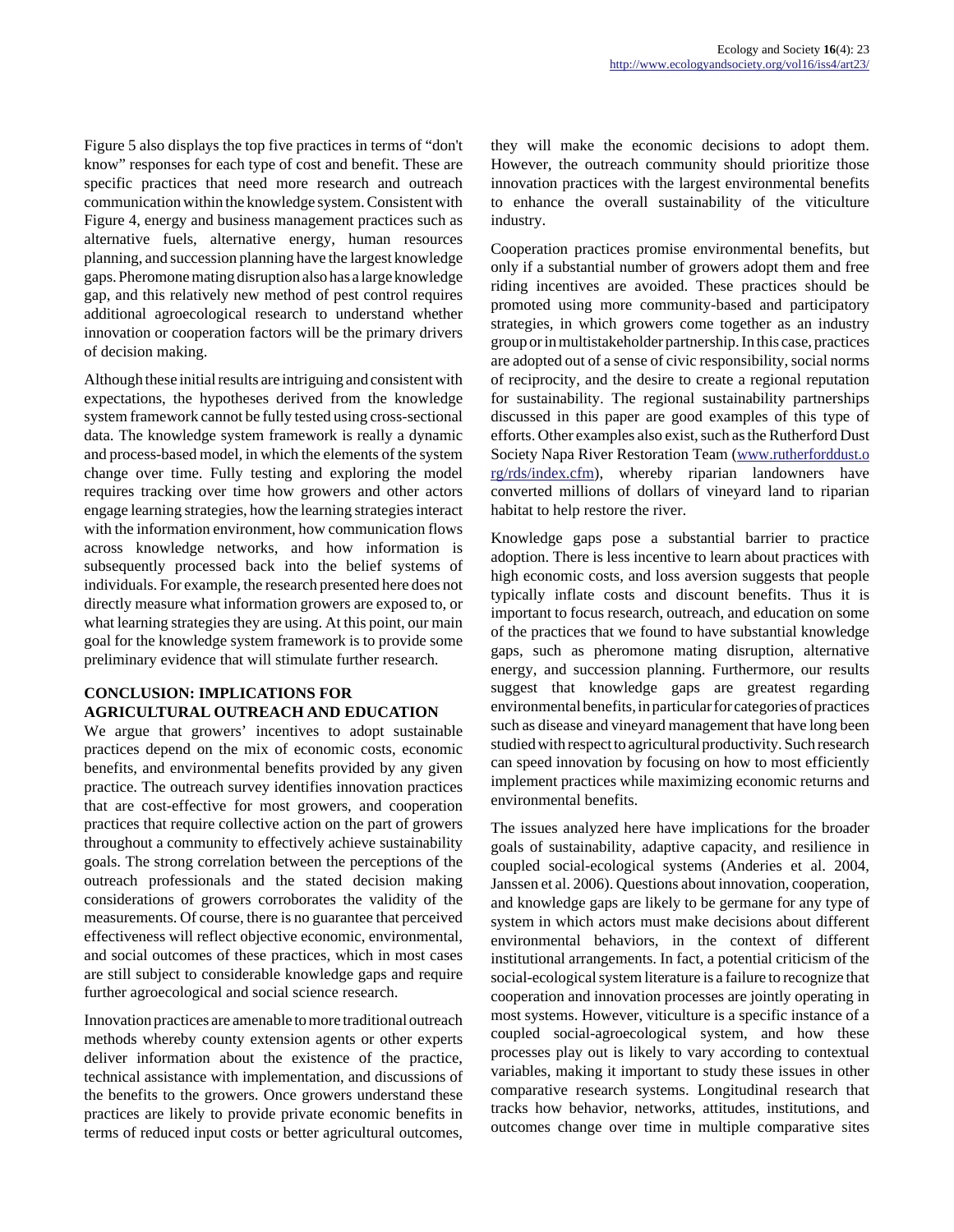would be especially valuable to understanding the resilience and sustainability of agricultural systems such as those studied here.

#### RESPONSES TO THIS ARTICLE

Responses to this article are invited. If accepted for publication, your response will be hyperlinked to the article. [To submit a response, follow this link](http://www.ecologyandsociety.org/responses.php?articleid=4389&mode=add). [To read responses](http://www.ecologyandsociety.org/responses.php?articleid=4389) [already accepted, follow this link](http://www.ecologyandsociety.org/responses.php?articleid=4389).

# **ACKNOWLEDGMENTS**

This research is supported by National Science Foundation Grant #0922567

# **LITERATURE CITED**

Ahearn, D. S., R. W. Sheibley, R. A. Dahlgren, M. Anderson, J. Johnson, and K. W. Tate. 2005. Land use and land cover influence on water quality in the last free-flowing river draining the western Sierra Nevada, California. *Journal of Hydrology* 313:234-247. [http://dx.doi.org/10.1016/j.jhydrol.2](http://dx.doi.org/10.1016/j.jhydrol.2005.02.038) [005.02.038](http://dx.doi.org/10.1016/j.jhydrol.2005.02.038)

Anderies, J. M., M. A. Janssen, and E. Ostrom. 2004. A framework to analyze the robustness of social-ecological systems from an institutional perspective. *Ecology and Society* 9(1): 18. [online] URL: [http://www.ecologyandsociety.org/vol9/](http://www.ecologyandsociety.org/vol9/iss1/art18/) [iss1/art18/](http://www.ecologyandsociety.org/vol9/iss1/art18/)

Brodt, S., and A. Thrupp. 2009. *Understanding adoption and impacts of sustainable practices in California vineyards.* California Sustainable Winegrowing Alliance, San Francisco, California, USA. [online] URL: [www.sustainablewinegrowing.](http://www.sustainablewinegrowing.org/docs/NFWFSurveyReport.pdf) [org/docs/NFWFSurveyReport.pdf](http://www.sustainablewinegrowing.org/docs/NFWFSurveyReport.pdf)

Broome, J. C., and K. D. Warner. 2008. Agro-environmental partnerships facilitate sustainable wine-grape production and assessment. *California Agriculture* 64(4):133-141. [http://dx.d](http://dx.doi.org/10.3733/ca.v062n04p133) [oi.org/10.3733/ca.v062n04p133](http://dx.doi.org/10.3733/ca.v062n04p133)

Central Coast Vineyard Team (CCVT). 2011. *Standards.* Central Coast Vineyard Team, Paso Robles, California, USA. [online] URL: [http://www.vineyardteam.org/files/sip/SIP%20](http://www.vineyardteam.org/files/sip/SIP%20Vineyard%20Standards%202011.pdf) [Vineyard%20Standards%202011.pdf](http://www.vineyardteam.org/files/sip/SIP%20Vineyard%20Standards%202011.pdf)

Dlott, J., C. Ohmart, J. Garn, K. Birdseye, and K. Ross. 2006. *The code of sustainable winegrowing practices workbook.* Wine Institute and California Sustainable Winegrape Alliance, San Francisco, California, USA.

Epstein, L., and S. Bassein. 2003. Patterns of pesticide use in California and the implications for strategies for reduction of pesticides. *Annual Review of Phytopathology* 41:351-375. <http://dx.doi.org/10.1146/annurev.phyto.41.052002.095612>

Espejel, I., D. W. Fischer, A. Hinojosa, C. García, and C. Leyva. 1999. Land-use planning for the Guadalupe Valley, Baja California, Mexico. *Landscape and Urban Planning* 45 (4):219-232. [http://dx.doi.org/10.1016/S0169-2046\(99\)00030-4](http://dx.doi.org/10.1016/S0169-2046(99)00030-4) Feder, G., R. E. Just, and D. Zilberman. 1985. Adoption of agricultural innovations in developing countries: a survey. *Economic Development and Cultural Change* 33(2):255-298. <http://dx.doi.org/10.1086/451461>

Feder, G., and D. L. Umali. 1993. The adoption of agricultural innovations: a review. *Technological Forecasting and Social Change* 43(3-4):215-239. [http://dx.doi.org/10.1016/0040-1625](http://dx.doi.org/10.1016/0040-1625(93)90053-A) [\(93\)90053-A](http://dx.doi.org/10.1016/0040-1625(93)90053-A)

Folke, C., S. Carpenter, T. Elmqvist, L. Gunderson, C. S. Holling, and B. Walker. 2002. Resilience and sustainable development: building adaptive capacity in a world of transformations. *AMBIO* 31(5):437-440.

Ghadim, A. K. A., D. J. Pannell, and M. P. Burton. 2005. Risk, uncertainty, and learning in adoption of a crop innovation. *Agricultural Economics* 33(1):1-9. [http://dx.doi.org/10.1111/](http://dx.doi.org/10.1111/j.1574-0862.2005.00433.x) [j.1574-0862.2005.00433.x](http://dx.doi.org/10.1111/j.1574-0862.2005.00433.x)

Hansen, J. W. 1996. Is agricultural sustainability a useful concept? *Agricultural Systems* 50(2):117-143. [http://dx.doi.o](http://dx.doi.org/10.1016/0308-521X(95)00011-S) [rg/10.1016/0308-521X\(95\)00011-S](http://dx.doi.org/10.1016/0308-521X(95)00011-S)

Henrich, J. 2001. Cultural transmission and the diffusion of innovations: adoption dynamics indicate that biased culture transmission is the predominate force in behavioral change. *American Anthropologist* 103(4):992-1013. [http://dx.doi.org/](http://dx.doi.org/10.1525/aa.2001.103.4.992) [10.1525/aa.2001.103.4.992](http://dx.doi.org/10.1525/aa.2001.103.4.992)

Ikerd, J. E. 1990. Agriculture's search for sustainability and profitability. *Journal of Soil and Water Conservation* 45 (1):18-23.

Janssen, M. A., Ö Bodin, J. M. Anderies, T. Elmqvist, H. Ernstson, R. R. J. McAllister, P. Olsson, and P. Ryan. 2006. Toward a network perspective of the study of resilience in social-ecological systems. *Ecology and Society* 11 (1): 15. [online] URL: [http://www.ecologyandsociety.org/vol11/iss1/](http://www.ecologyandsociety.org/vol11/iss1/art15/)  $art15/$ 

Kahneman, D., J. L. Knetsch, and R. H. Thaler. 1991. Anomalies: the endowment effect, loss aversion, and status quo bias. *Journal of Economic Perspectives* 5(1):193-206.

Klonsky, K., F. Zalom, M. Chandler, C. Ohmart, C. Elmore, and L. Tourte. 1998. The Lodi-Woodbridge Winegrape Commission: a framework for implementing IPM. *Integrated Pest Management Reviews* 3:243-255. [http://dx.doi.org/10.10](http://dx.doi.org/10.1023/A:1026471824812) [23/A:1026471824812](http://dx.doi.org/10.1023/A:1026471824812)

Lapsley, J. 1996. *Bottled poetry: Napa winemaking from prohibition to the modern era.* University of California Press, Berkeley, California, USA.

Lubell, M. 2004. Collaborative watershed management: a view from the grassroots. *Policy Studies Journal* 32 (3):341-361. [http://dx.doi.org/10.1111/j.1541-0072.2004.00069.](http://dx.doi.org/10.1111/j.1541-0072.2004.00069.x)